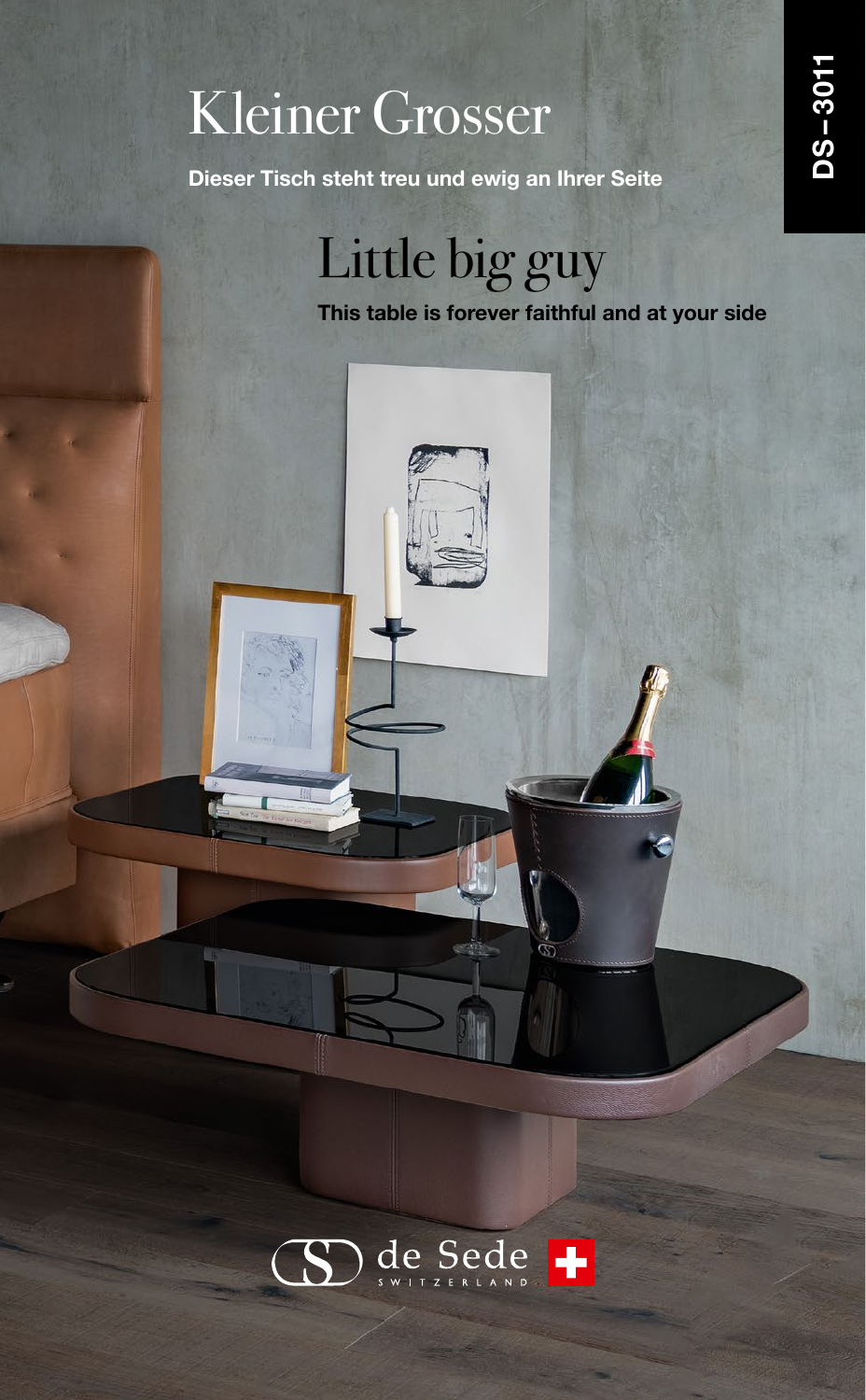# Ein Klassiker bleibt ein Klassiker – und ein Partner Ein Klassike<br>"Ein Klassike<br>"Cin Klassike

### Once a classic, always a classic – and a partner

Drei Dinge, sagt man, muss ein Mann im Leben tun: ein Haus bauen, einen Sohn zeugen und einen Baum pflanzen. Wir hätten da noch zwei wichtige Ergänzungen: Er braucht dazu natürlich eine Frau – und die Gewissheit, dass man sich rundherum auf alles verlassen kann.

*—*

Tugenden eben, die auf ewig Bestand haben – wie unser Couchtisch DS-3011, der in jedem Raum mit seiner exquisiten Formensprache zum Blickfang wird. Dieser Klassiker aus den 1970er-Jahren bleibt für immer und ewig an Ihrer Seite – zeitlos schön, weil wir die Modelle mit trendigen Farben und Proportionen aufgefrischt haben.

*—* They say there are three things a man has to do in life: build a house, father a son and plant a tree. We have two important things to add to that list: of course, he needs a wife – and the certainty that everything in life can be relied on.

These are virtues that last forever – just like our DS-3011 coffee table, which, with its exquisite vocabulary of forms, becomes an eye-catcher in any room. This 1970s classic will stay by your side forever and ever – timelessly beautiful, because we've refreshed the models with trendy colors and proportions.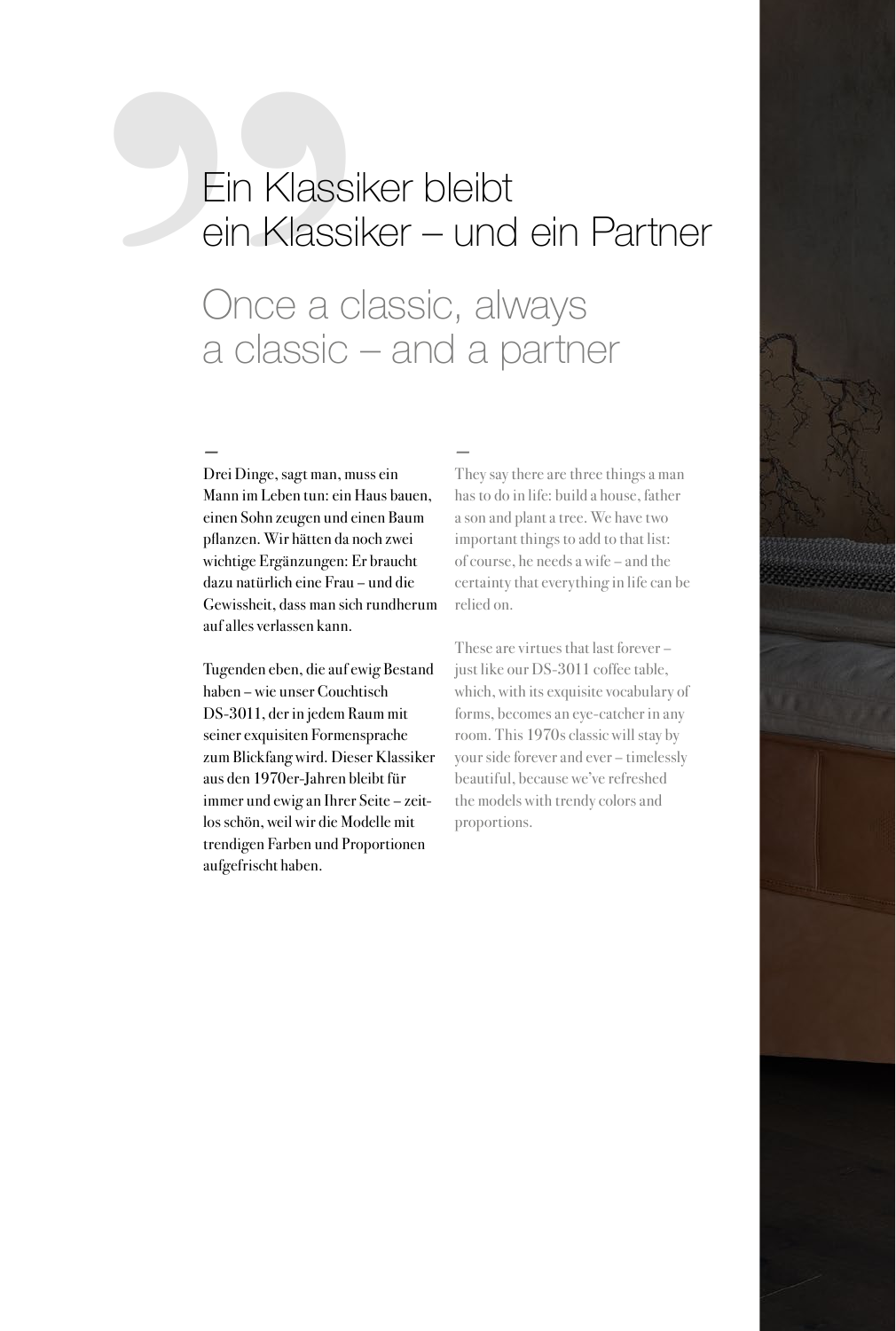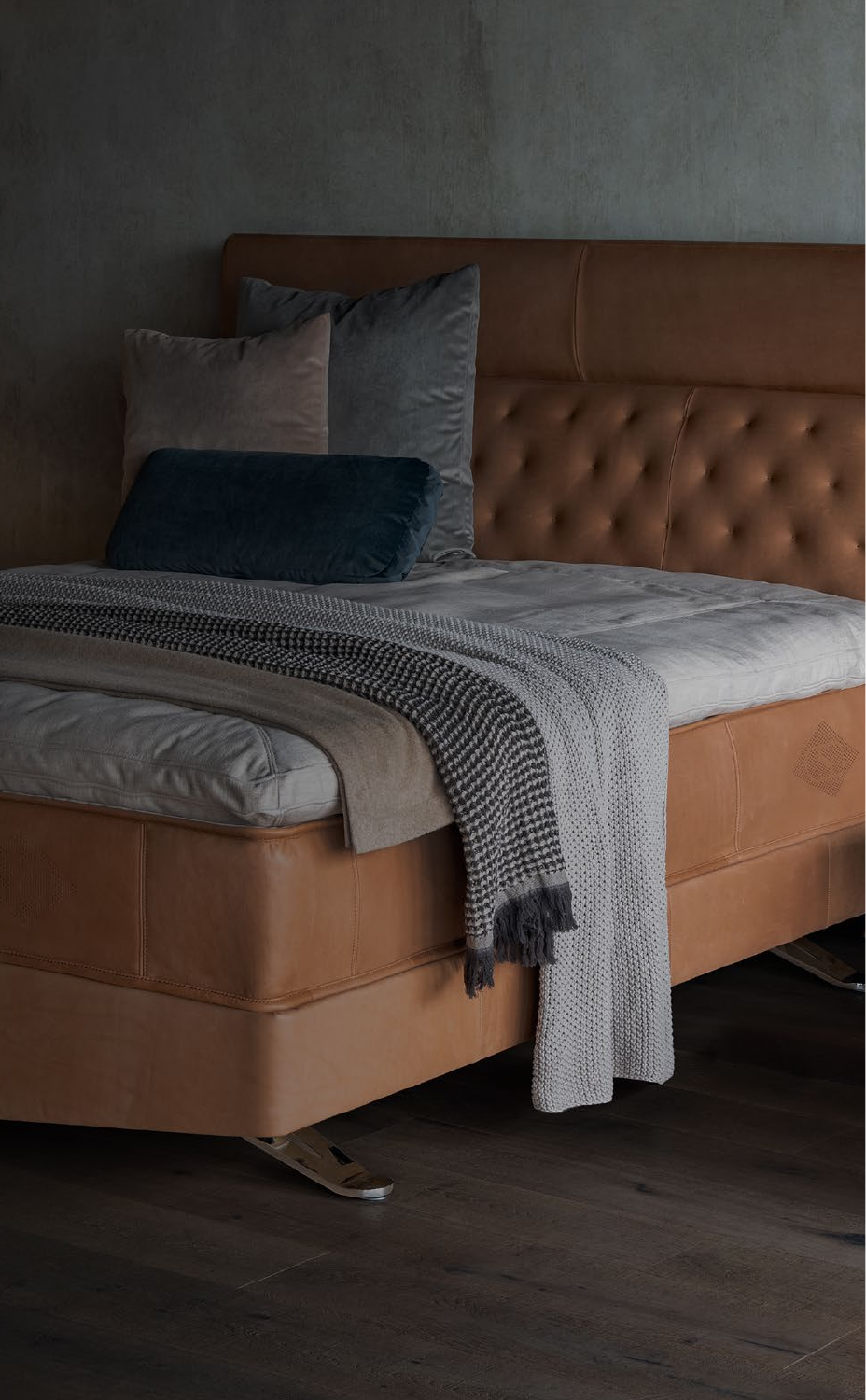## DS-3011



#### **Qualität bleibt Qualität – trotz Revival**

Beim Couchtisch DS-3011 sorgt der Einsatz unterschiedlichster Materialien für eindrückliches Ambiente: Mit einem schönen Band aus hochwertigem Leder wird die Tischplatte rundherum bezogen, die Platte selbst ist aus dunklem Glas oder Marmor.

Die tiefe Architektur unterstreicht die exquisite Formensprache dieser klassischen Tischreihe: Als Einzelmodell kann die grosszügige, aus mehreren Ebenen bestehende Ablagefläche den Raum aufwerten oder in einer Landschaft aus mehreren unterschiedlichen Modellvarianten ein exquisites Wohnflair schaffen.

#### **Quality stays quality – despite revival**

With the DS-3011 coffee table, the use of a wide variety of materials creates an impressive ambiance: with a beautiful ribbon of high-quality leather, the tabletop is covered all around. The top itself is made of dark glass or marble.

The deep architecture highlights the exquisite vocabulary of forms of this classic table series: the generous, multi-level storage can enhance the space as an individual item of furniture or create an exquisite atmosphere in a landscape of several different model variants.



design de Sede





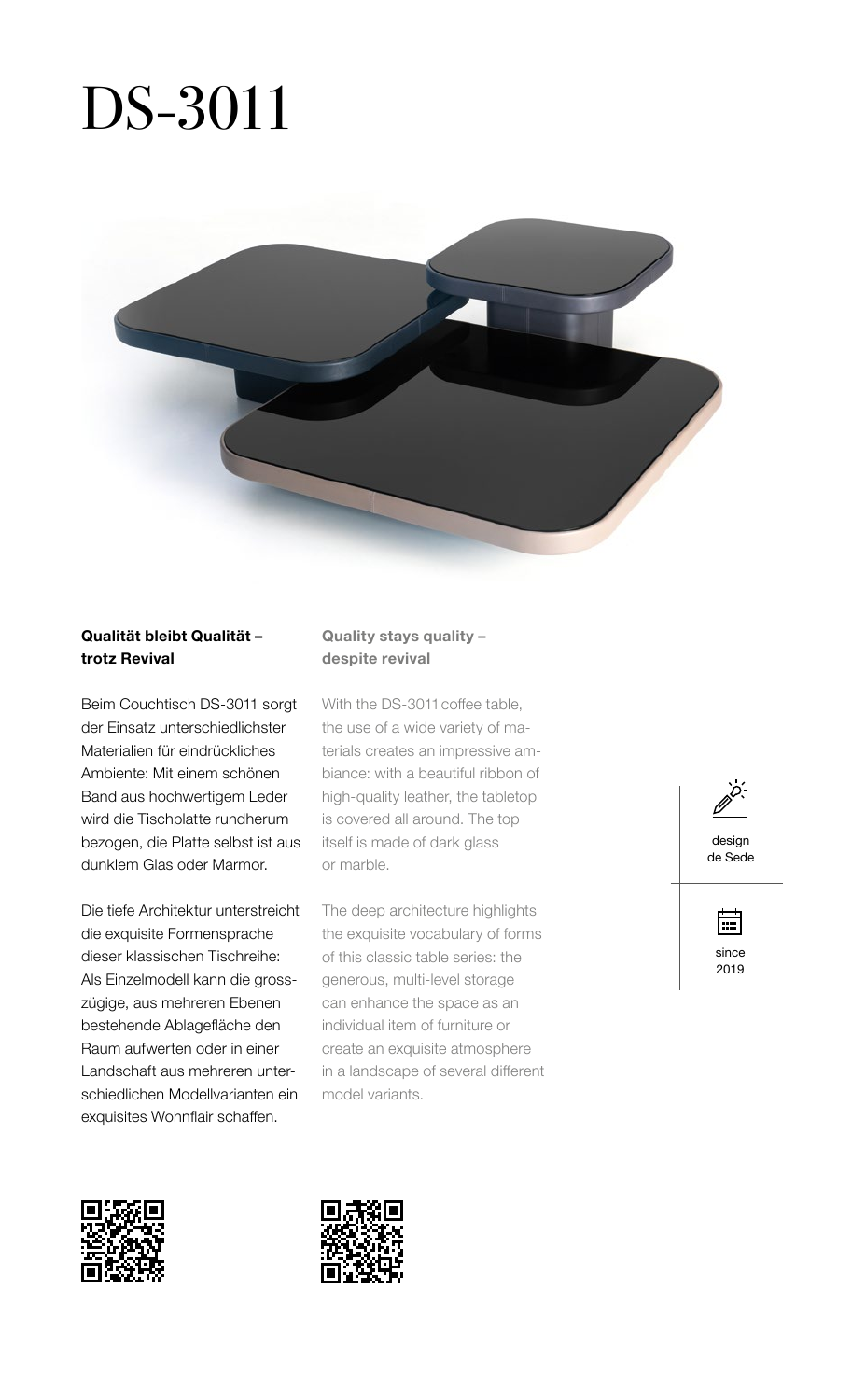